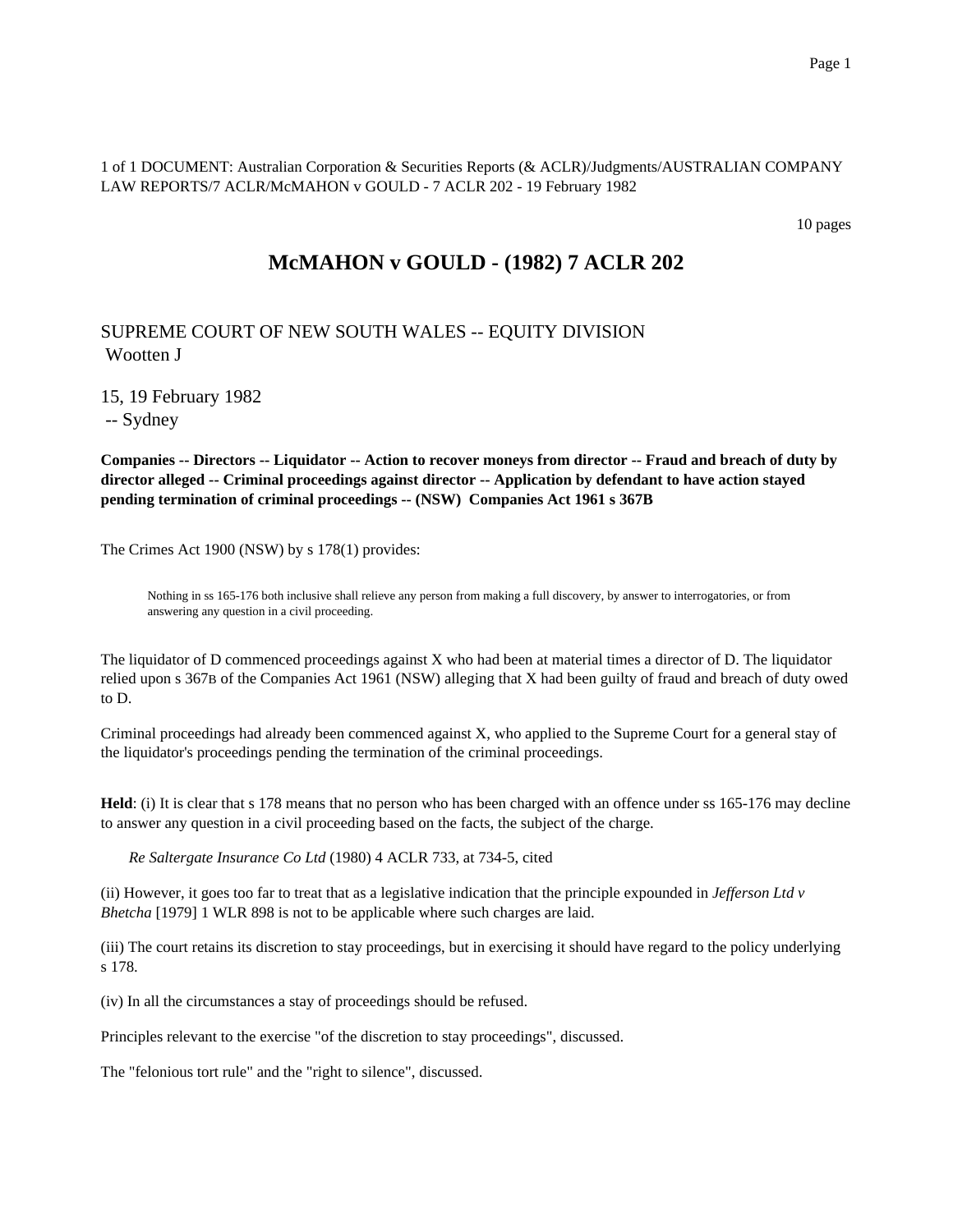### **Application for stay of proceedings**

This was an application for a general stay of proceedings under s 367B of the Companies Act 1961 (NSW) which had been commenced by the liquidator of Dominion Insurance Co of Australia Ltd in the circumstances hereunder appearing.

*J P Hamilton* for the plaintiff.

*B Walker* for the first defendant.

*H G Shore* for the second defendant.

*7 ACLR 202 at 203*

*Cur Adv Vult*

Wootten J.

The plaintiff is the liquidator of, and the defendants were at material times directors of, The Dominion Insurance Company of Australia Ltd ("Dominion"). The plaintiff sues on behalf of Dominion for the repayment of two sums of \$380,000 and \$450,000, together with interest on the sums from the dates on which they were respectively withdrawn from Dominion's accounts. Although it is not referred to in the pleadings, I was informed that the plaintiff relies on s 367B of the Companies Act 1961.

In the case of the first defendant, Mr Gould, who is the applicant in the present motion for a general stay of proceedings, the plaintiff alleges in his Points of Claim that Mr Gould misapplied a cheque for \$380,000 drawn by Dominion in favour of Newport Inn Holdings Pty Ltd, in that without the consent or approval of Dominion he caused the cheque to be negotiated and the proceeds paid to Eraville Pty Ltd ("Eraville"), a company of which he had the management and control and in which he was beneficially interested. In so doing, it is alleged, he acted in fraud of Dominion and in breach of his duties to it.

In relation to the other sum the Points of Claim allege that the two defendants, purporting to constitute a meeting of the directors of Dominion, resolved that it make a loan of \$450,000 to Eraville, and caused a cheque for that amount to be drawn on Dominion's account. It is alleged that in relation to these matters the two defendants were negligent and committed a breach of their duties to Dominion in a number of particulars, one of which was that Mr Gould acted in his own interests rather than in the interests of the company as a whole.

In relation to both matters, Mr Gould's points of defence contain a denial of the allegations.

On 18 January 1982 Mr Gould was committed for trial on five charges, two of which are charges of conspiracy directly relating to the two sums claimed in the present proceeding. The other three charges involve related matters arising out of his activities in Dominion. Mr Gould now seeks that the present proceedings be stayed pending the termination of the criminal proceedings.

The argument before me started with reference to the rule in *Smith v Selwyn* [1914] 3 KB 98, somewhat inaptly known as the "felonious tort rule", as it is not confined to actions in tort. The rule long antedated that case but there received a classic exposition, *viz*, that:

<sup>...</sup> a plaintiff against whom a felony has been committed by the defendant cannot make the felony the foundation of a cause of action unless the defendant has been prosecuted or a reasonable excuse has been shewn for his not having been prosecuted." (at 106.)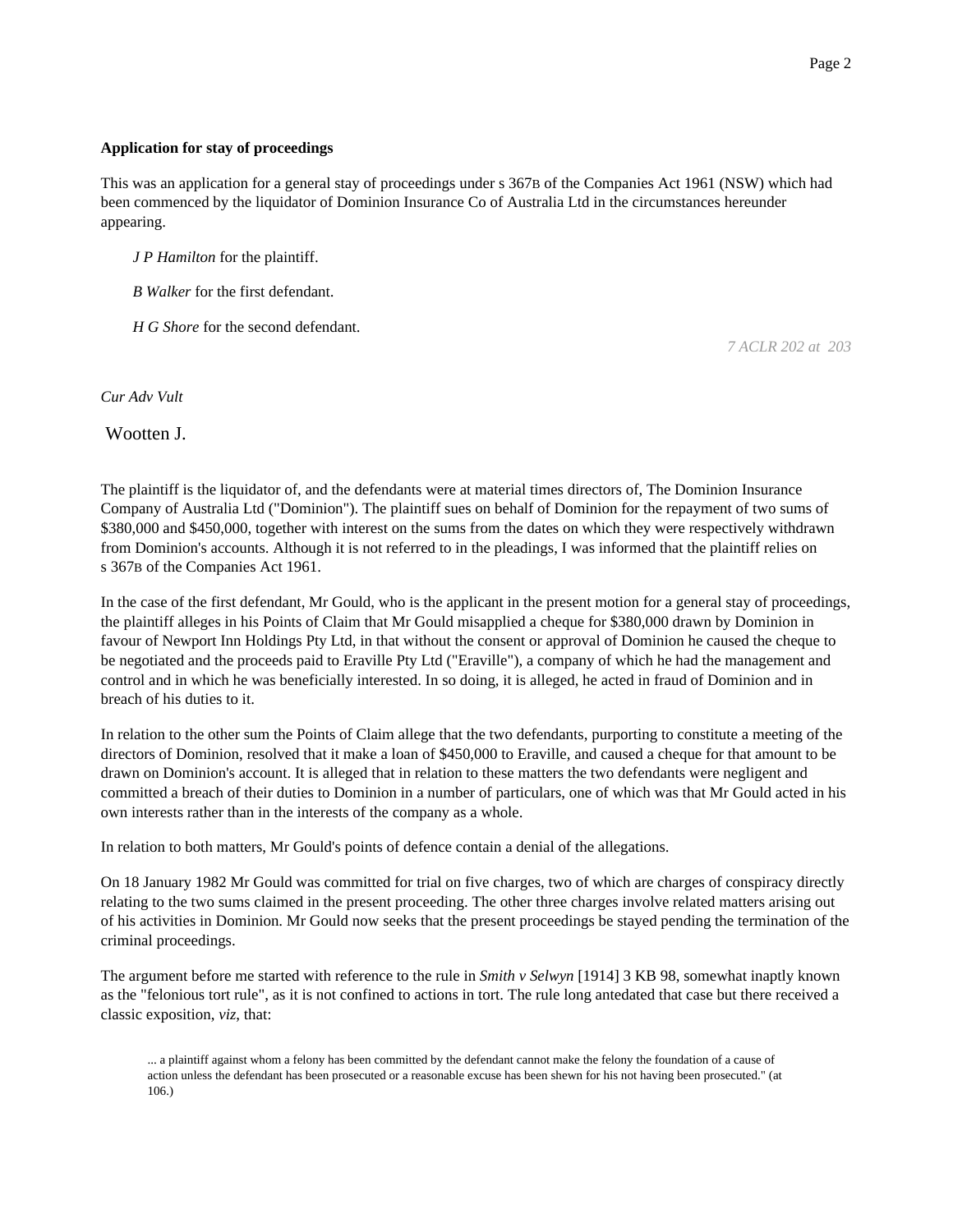Other authority shows that the rule required not merely the initiation but the completion of the prosecution, and that it is subject to various refinements not here material.

The rule was not directly relied on in this case. The rule applies only to felonies, and the conspiracy charges here directly in point are misdemeanours. However, it was argued that in place of, or alongside, "the old rule" in *Smith v Selwyn* was "the new rule", exemplified in *Jefferson Ltd v Bhetcha* [1979] 1 WLR 898, under which a court has a discretion to stay civil proceedings in the interests of justice if criminal proceedings were pending against the defendant involving the same issues.

#### *7 ACLR 202 at 204*

The distinction between felonies and misdemeanours was abolished in England by the Criminal Law Act 1967 s 1, and with it has died the rule in *Smith v Selwyn* (Supreme Court Practice 1979 Vol 2 para 3357). The rule apparently never took root in the United States (1 American Jurisprudence 2d at 578). It appears from the cases cited in the Canadian Abridgement 2nd ed, Vol 1 at 32 to 34 that the rule was originally applied in Canada, but was abolished by the Criminal Code 1892 c 29, s 534, and that a stay of civil proceedings by reason of pending criminal proceedings is now a matter of judicial discretion and is not granted except under special circumstances (*McKenzie v Palmer* (1922) 63 DLR 362; *Stone v Clark* [1942] OWN 331 *Johnston v Shiells* [1935] 2 DLR 806). In New Zealand the rule was abolished by the Criminal Code Act 1893 s 344.

As late as 1960 the rule in *Smith v Selwyn,* supra, was affirmed by the Full Court in New South Wales (*Thomas v High* [1960] SR (NSW) 401), albeit primarily for the purpose of emphasising limitations on its scope. It was treated as in force in Victoria by Sholl J in 1965 in *Hatherley and Horsfall Pty Ltd v Eastern Star Mercantile Pty Ltd* [1965] VR 182, although not without calling forth a learned article examining the rule and urging its abrogation by statute (C R Pannam *"Felonious Tort Rule"* (1965) 39 ALJ 164). The learned author argues that the rule had its origin in the protection of the Crown's right to the forfeiture of a convicted felon's property, and, when that rationale disappeared, was supported as a means of encouraging private individuals to prosecute felonies when no system of public prosecution existed. That rationale has also disappeared.

In 1972 Sugerman ACJ, speaking for a Court of Appeal including Holmes and Mason JJA, described the rule as "artificial (because confined to felonies), and now largely unnecessary because of contemporary methods of law enforcement (indeed already abrogated by statute in England)" (*Rochfort v John Fairfax & Sons Ltd* [1972] 1 NSWLR 16 at 20). However, the question of its application did not arise in that case.

In *Re Saltergate Insurance Co Ltd and the Companies Act* (1980) 4 ACLR 733, Needham J had this to say at 734-35:

In submissions made by counsel for the applicant it was said that the basis of the exercise of the court's power had moved from that relied upon in *Smith v Selwyn*, namely, a public policy against the party wronged by acts constituting a felony preferring civil proceedings for damages to prosecution for the crime.

It was submitted that the Court of Appeal in *Jefferson Ltd v Bhetcha* [1979] 1 WLR 898 had placed the power squarely on the principle of justice between the parties. The right of an accused to remain silent was submitted to be the principle applied by the court in such situations.

I agree that there does appear to have been a change of emphasis in the decisions to which I was referred and I think it is my duty to follow the most recent exposition by the Court of Appeal.

His Honour was referring to *Jefferson Ltd v Bhetcha*, a decision of the English Court of Appeal. The statement of Needham J was quoted in *Caesar v Sommer* [1980] 2 NSWLR 929 by Roden J, who, however, went on rather more boldly to pronounce the rule in *Smith v Selwyn* dead, and suitably inter it. At 91 he said:

It seems to me that even without having regard to the more recent cases such as *Jefferson Ltd v Bhetcha*, it would be wrong to regard the rule in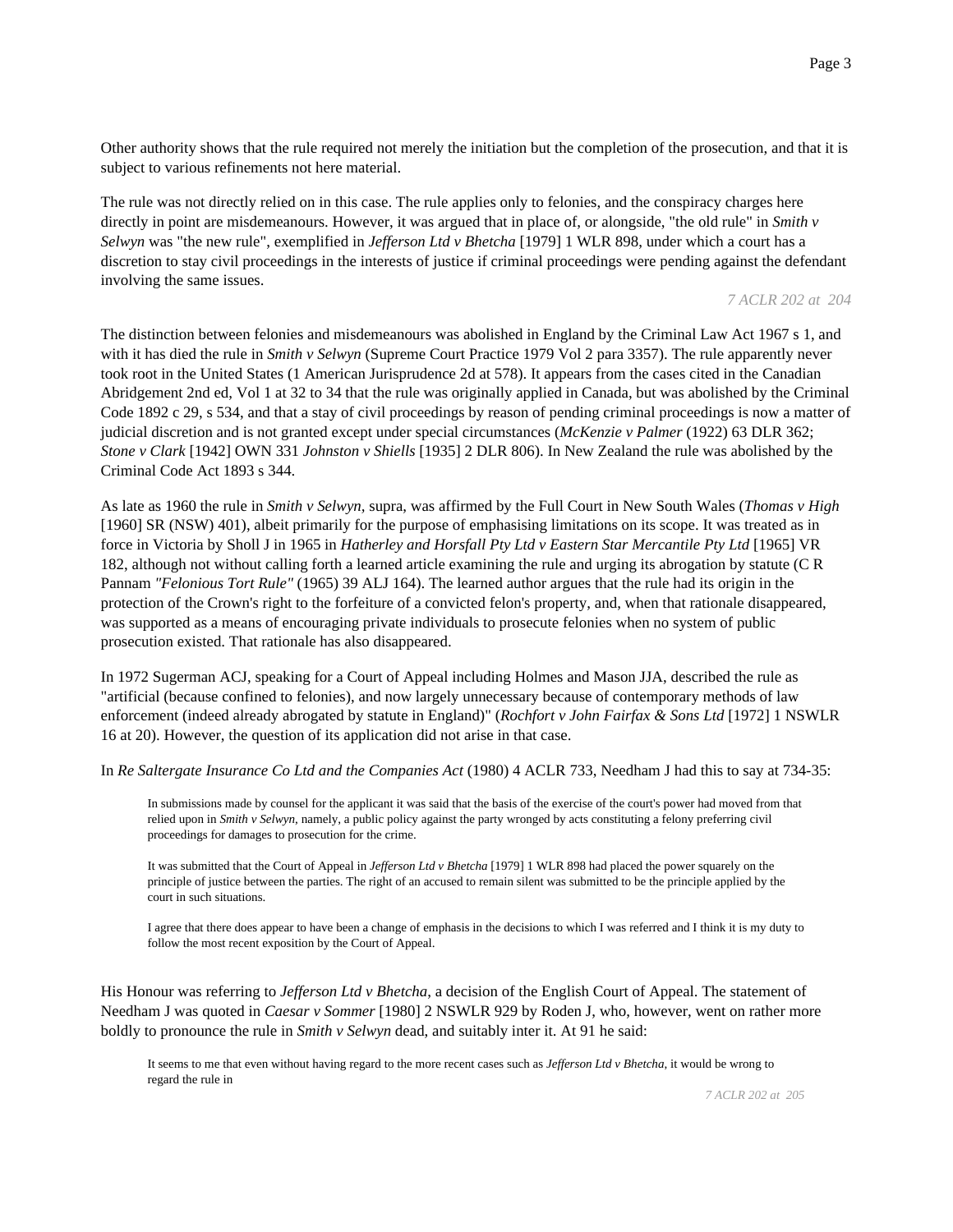*Smith v Selwyn* as a rule of law applying in New South Wales today. To seek to apply that rule in the circumstances obtaining today in this State would be to attribute to the common law a sterility and rigidity which are foreign to its nature. It would be to treat the rule as though it were a principle.

The common law, as I understand it, is based upon a series of principles which are regarded as being immutable. From time to time, as those principles are applied to prevailing circumstances, rules are developed which can become part of the fabric of binding precedents. But the applicability of those rules, and the relevance of the precedents which embody them, are both limited by the circumstances in which they were conceived. As circumstances change, the rules too must be expected to change if those immutable principles are to remain operative.

The origin of the rule in *Smith v Selwyn* has been the subject of a deal of consideration by learned writers, and much of this was canvassed by Pape J in the *Wonder Heat* case. Whether the rule was based upon 'the public policy of a bygone age when no police existed', or whether the origin of the rule lay in the fact that the property of a convicted felon was forfeited to the Crown, its foundation has clearly disappeared, if indeed it ever existed, in New South Wales, despite our retention, for no discernible reason, of a totally artificial version of the archaic distinction between felonies and misdemeanours. What remains is the immutable principle that the common law will have regard to the requirements of public policy.

I greatly sympathise with this view, and trust that the rule will stay buried, so that its ghost does not again rise to rattle medieval chains (albeit refurbished in Victorian times) in modern litigation. However, with great respect, I cannot agree that the modern law as expounded in *Jefferson Ltd v Bhetcha,* supra, is a development of the rule in *Selwyn v Smith,* supra with a "change of emphasis". As Waddell J noted in *Beecee Group v Barton* (1980) 5 ACLR 33 at 39, the "felonious tort rule" was not mentioned in *Jefferson Ltd v Bhetcha* because the distinction between felony and misdemeanour had been abolished in England. The discretion to stay proceedings in the interests of justice which the Court of Appeal recognised in that case was not an emanation of *Smith v Selwyn* but always existed beside and independently of that rule. It was not confined to cases of overlapping civil and criminal proceedings. This is made clear in *Rochfort v John Fairfax and Sons Ltd,* supra, where Sugerman J referred to "the fundamental principle that a plaintiff is entitled to have his action tried in the ordinary course of the procedure and business of the court, subject only to an exercise of judicial discretion on proper grounds as part of the court's inherent powers" (at 19). His Honour went on to quote a number of authorities strongly emphasising this principle, and said:

These are quoted as but instances of the many references to the subject to be found in the reports. But it is not intended to question the extensive inherent jurisdiction of the court to grant stays of proceedings in the interests of justice; it is merely intended to demonstrate the gravity of an exercise of this power and the necessity for the existence of proper grounds for its exercise.

*Jefferson v Bhetcha* is, as I see it, merely an application of this rule in the context of an application to stay civil proceedings because of pending criminal proceedings, in relation to which it gives valuable guidance.

*7 ACLR 202 at 206*

I approach the decision of this matter with the following guidelines:

(a) Prima facie a plaintiff is entitled to have his action tried in the ordinary course of the procedure and business of the court (*Rochfort v John Fairfax & Sons Ltd* at 19);

(b) It is a grave matter to interfere with this entitlement by a stay of proceedings, which requires justification on proper grounds (*ibid*);

(c) The burden is on the defendant in a civil action to show that it is just and convenient that the plaintiff's ordinary rights should be interfered with (*Jefferson v Bhetcha* at 905);

(d) Neither an accused (*ibid*) nor the Crown (*Rochfort v John Fairfax & Sons Ltd* at 21) are entitled as of right to have a civil proceeding stayed because of a pending or possible criminal proceeding;

(e) The court's task is one of "the balancing of justice between the parties" (*Jefferson Ltd v Bhetcha* at 904), taking account of all relevant factors (*ibid*at 905);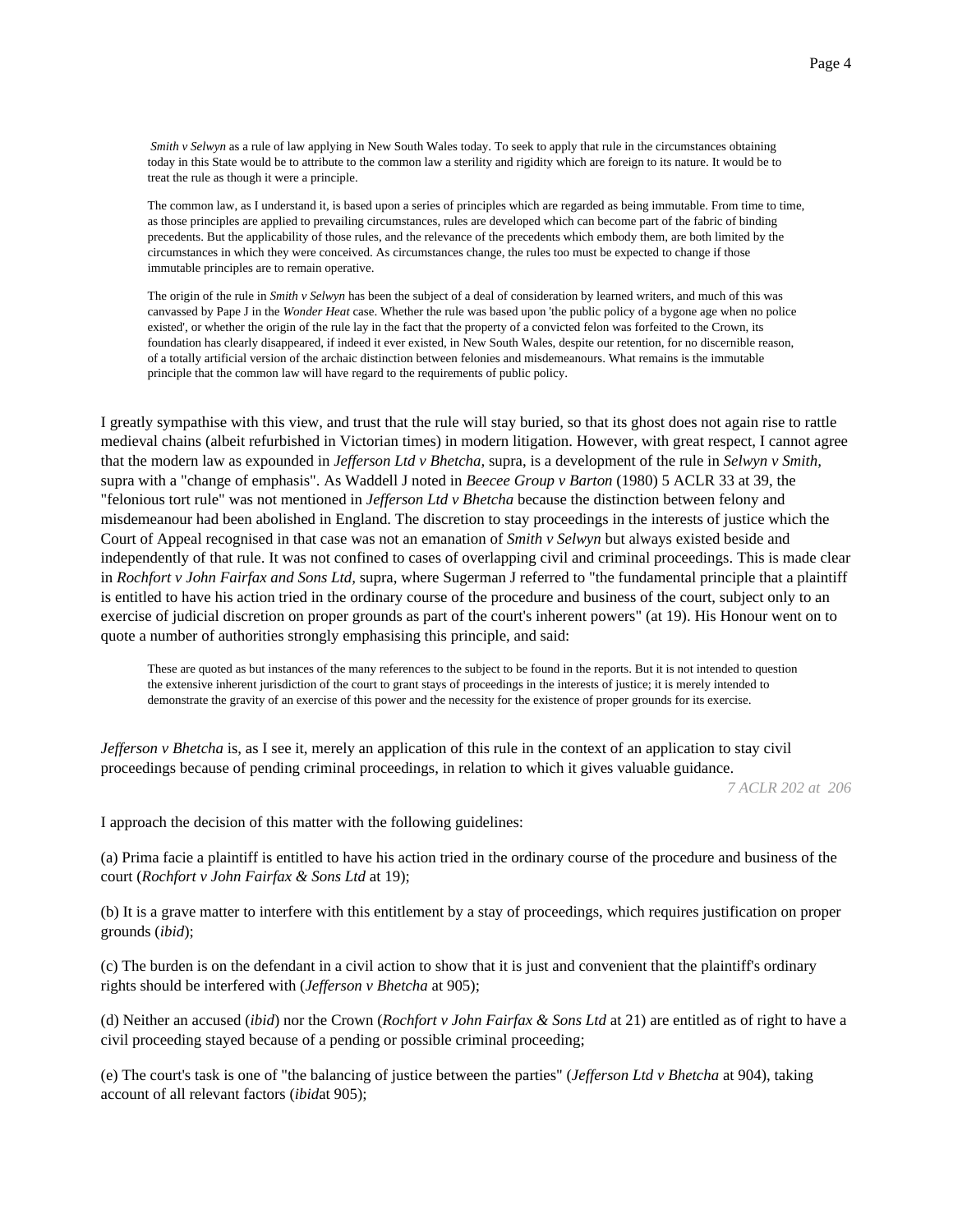(f) Each case must be judged on its own merits, and it would be wrong and undesirable to attempt to define in the abstract what are the relevant factors (*ibid*at 905);

(g) One factor to take into account where there are pending or possible criminal proceedings is what is sometimes referred to as the accused's "right of silence", and the reasons why that right, under the law as it stands, is a right of a defendant in a criminal proceeding (*ibid*at 904). I return to this subject below;

(h) However, the so-called "right of silence" does not extend to give such a defendant as a matter of right the same protection in contemporaneous civil proceedings. The plaintiff in a civil action is not debarred from pursuing action in accordance with the normal rules *merely* because to do so would, or might, result in the defendant, if he wished to defend the action, having to disclose, in resisting an application for summary judgment, in the pleading of his defence, or by way of discovery or otherwise, what his defence is likely to be in the criminal proceeding (*ibid*at 904-5);

(i) The court should consider whether there is a real and not merely notional danger of injustice in the criminal proceedings (*ibid*at 905);

(j) In this regard factors which may be relevant include:

- (i) the possibility of publicity that might reach and influence jurors in the civil proceedings (*ibid*at 905);
- (ii) the proximity of the criminal hearing (*ibid*at 905);
- (iii) the possibility of miscarriage of justice eg by disclosure of a defence enabling the fabrication of evidence by prosecution witnesses, or interference with defence witnesses (*ibid*at 905);
- (iv) the burden on the defendant of preparing for both sets of proceedings concurrently (*Beecee Group v Barton*);
- (v) whether the defendant has already disclosed his defence to the allegations (*Caesar v Somner* at 932; *Re Saltergate Insurance Co Ltd* at 736);
- (vi) the conduct of the defendant, including his own prior invocation of civil process when it suited him (cf *Re Saltergate Insurance Co Ltd* at 735-6);

*7 ACLR 202 at 207*

(k) The effect on the plaintiff must also be considered and weighed against the effect on the defendant. In this connection I suggest below that it may be relevant to consider the nature of the defendant's obligation to the plaintiff;

(1) In an appropriate case the proceedings may be allowed to proceed to a certain stage, eg, setting down for trial, and then stayed *Beecee Group v Barton*).

In considering the reasons why "the right of silence" exists (para (g) above), one enters a realm of controversy (see, for example, the discussion of the Eleventh Report of the English Criminal Law Revision Committee (1972) Cmnd 4991 in *The Right of Silence*, being papers presented at a seminar of the Sydney University Law School Institute of Criminology in June 1973). The phrase is a convenient rubric for several rules and practices which have various origins and serve various purposes. In the process of investigation of crime and the interrogation of suspects it comprehends the fact that it is not normally an offence to refuse to answer questions or to fail to provide an explanation or account of events. Not only is refusal or failure not an offence, but it cannot be used to draw an adverse inference against the person concerned at his trial. This aspect of the right of silence was greatly strengthened by the Judges' Rules which provided for the cautioning of suspects. Serving some of the same purposes but of different origin is the law relating to confessions in criminal cases, which cannot be used unless they are fully voluntary.

In terms of procedure at a criminal trial, the "right of silence" covers the situation that the accused is not obliged to give evidence -- indeed he may make an unsworn statement about which he cannot be questioned -- and for the most part no comment can be made to the jury on his failure to go in the box.

Finally, in legal proceedings generally, civil and criminal, a witness has a privilege to refuse to answer a question which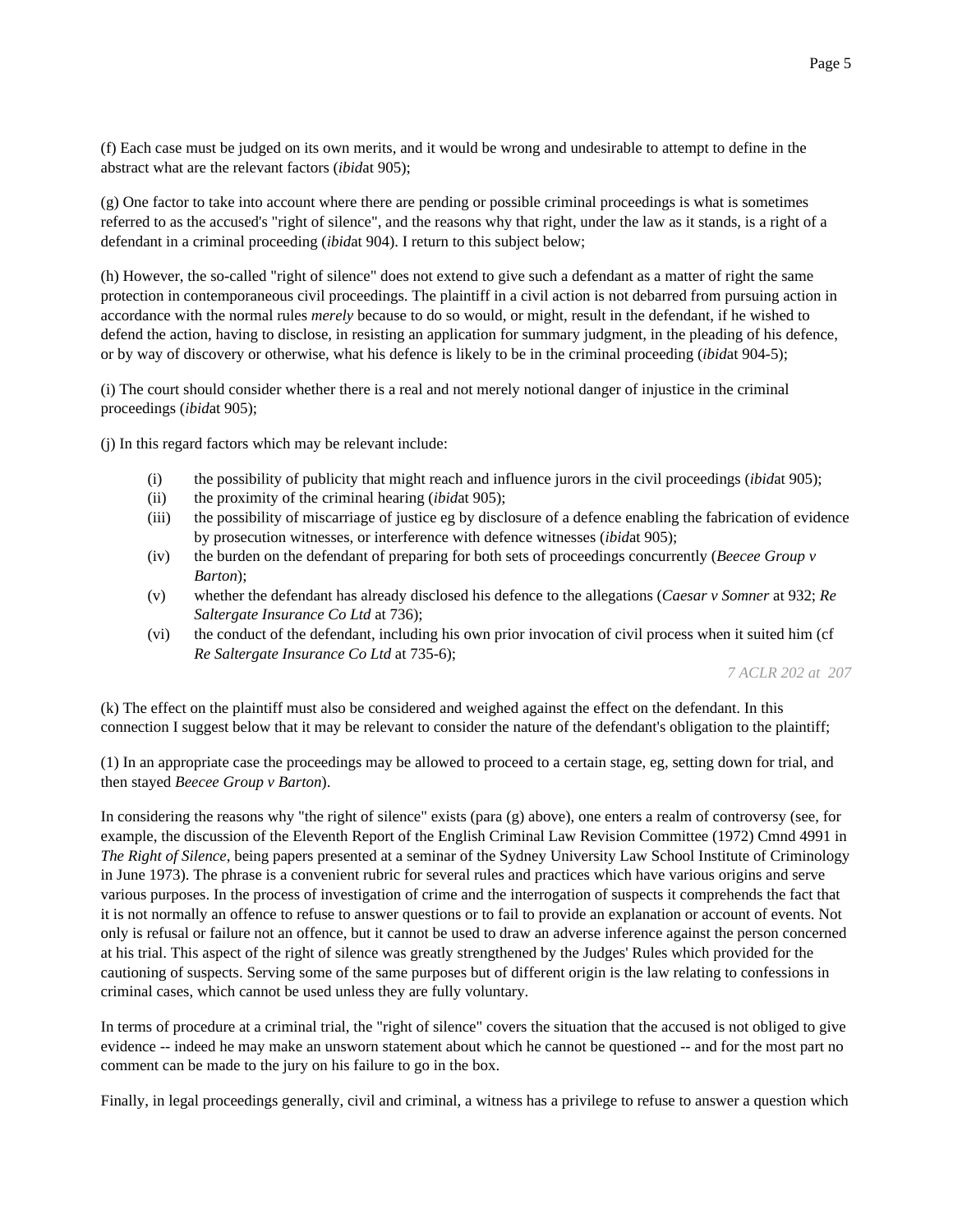might tend to incriminate him. Naturally this does not apply to a defendant who chooses to give evidence in a criminal case.

The various rules that may be grouped under the "right of silence" have, as I have said, various origins, and some of the historic conditions that gave rise to them -- eg the inability of a man to give evidence at his trial, the use of torture, religious persecution, are no longer with us (Neasey "*The Rights of the Accused and the Interests of the Community* (1969) 43 ALJ 482 Hobson et al, *The Silence of the Accused* (1970), Stephen, *History of the Criminal Law* (1883) Vol 1 Chapters XI and XII). In considering why the "right of silence" exists, it is more fruitful to consider the reasons now argued in support of it, whether generally accepted or not. Many of them, and in particular those relating to the process of criminal investigation, are of no obvious relevance to the present problem. I refer to matters such as unfair pressure on a suspect in custody; the discouragement of improper police methods; the inducement of unreliable evidence; the absence of satisfactory methods of recording statements; the lack of time for reflection or of opportunity to take legal advice; the abhorrence of forcing a man to convict himself ("the cruel simple expedient" as Warren CJ called it in the *Miranda* case (1966) 384 US 436), and the maintenance of dignity and humanity in criminal trials. Perhaps the most relevant is the argument that because of the possibility that an innocent man forced into the box may give

*7 ACLR 202 at 208*

an impression of guilt through being stupid, slow, overawed or simply nervous, he should have the choice of whether he gives evidence or not, without the risk of adverse comment.

On the other hand, the scope and role of "the right of silence" in the criminal process should not be exaggerated. As Lord Devlin has observed: "... while the English system undoubtedly does give the accused man the right to say nothing, it does nothing to urge him to take advantage of his right or even to make that course invariably the attractive one" (*The Criminal Prosecution in England* (1960) at 50). Nor has "the right" been understood to give a man freedom from being confronted at his trial with prior inconsistent statements of his own, provided they were made voluntarily. Even at the high point of its protection of the "right of silence" in the *Miranda* case, the Supreme Court of the United States held that statements made voluntarily but barred by the *Miranda* case could be used for purposes of cross-examination. In *Harris v New York* (1971) 401 US 222 the Court said: "The shield provided by *Miranda* cannot be perverted into a license to use perjury by way of a defense, free from the risk of a confrontation with prior inconsistent utterances."

In this context there are some consequences of the "right of silence" which no one, so far as I am aware, puts forward as legitimate reasons for its existence. These include the opportunity it may give the accused to remain silent till the end of the evidence against him at the trial, and then produce a fabricated story perfectly tailored to meet that evidence. They include the possibility of depriving the prosecution of any opportunity to check the accused's story and obtain evidence to refute it before the trial is over. In one particular matter -- the last minute production of alibis -- the injustice was so frequent and obvious that the legislature made an inroad into the "right of silence" by requiring notice of such an intended defence.

These are advantages which "the right of silence" gives to an accused, but they cannot reasonably be regarded as part of the reason why the right exists. In exercising its discretion to stay civil proceedings the court need not be concerned to preserve these advantages. It should be concerned to avoid the causing of unjust prejudice by the continuance of the civil proceedings, not to preserve the tactical status quo in the criminal proceedings whether it be just or unjust.

Turning to the present case, has there been demonstrated such a real risk of injustice to the defendant that the court would be justified in denying the plaintiff his fundamental right to a hearing in ordinary course? No case has been made that the civil case is likely to attract publicity that might prejudice criminal jurors; or that the criminal trial is immiment; or that disclosure of the accused's case might give rise to malpractice in the criminal trial. There is no suggestion that the defendant is a simple or handicapped man who might suffer unfairly in cross-examination. On the contrary, he is apparently a sophisticated man of affairs, experienced in the world of company and financial manipulation, who has initiated litigation and gone into the box and given evidence about these very matters when it suited him, even after the criminal charges were laid.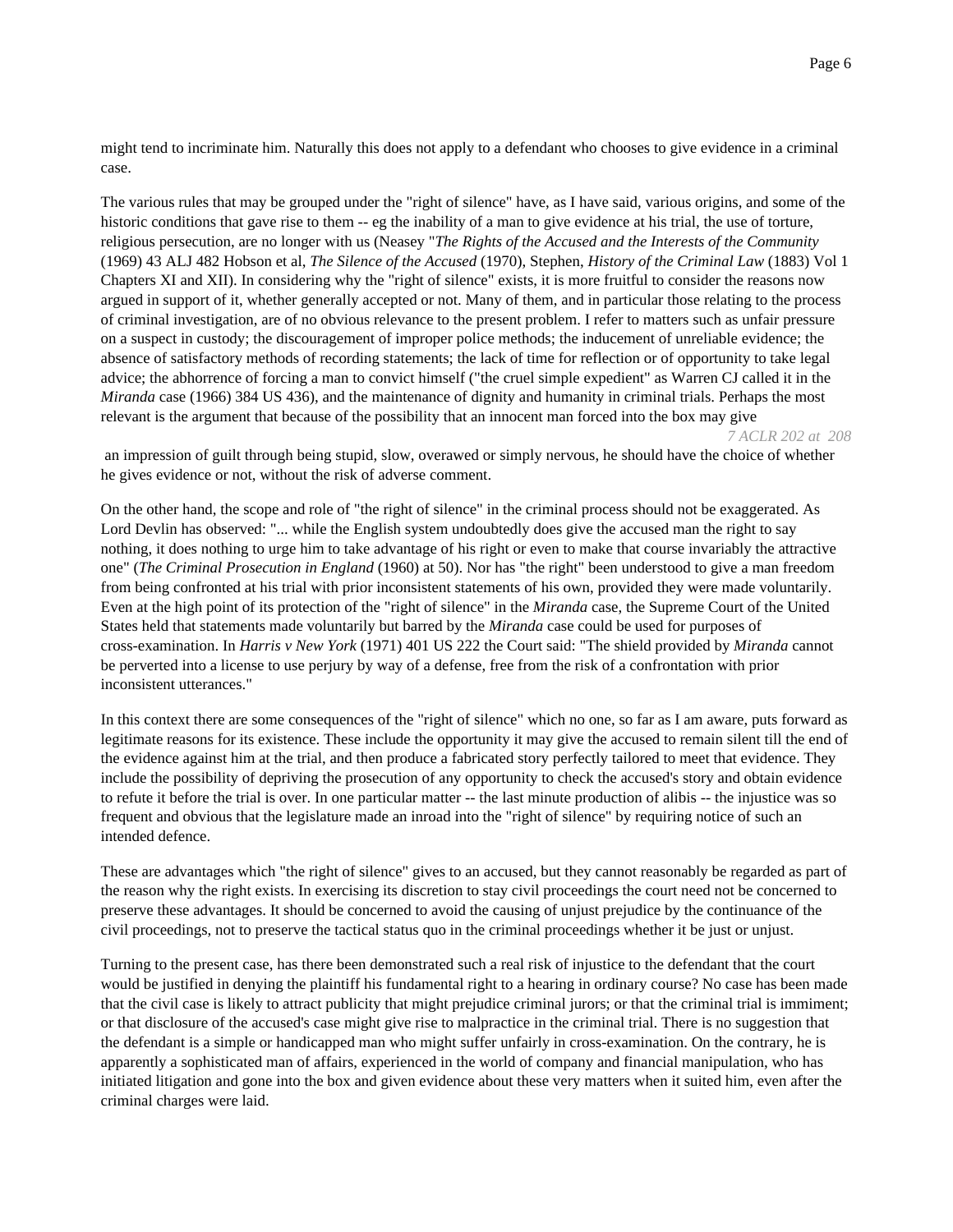Indeed the irony of this case is that the only special circumstance that Mr Gould's counsel can point to is that Mr Gould has previously, notwithstanding the pendency of the criminal proceedings, invited other

#### *7 ACLR 202 at 209*

civil litigation of the matters at issue and been disbelieved in his account of them. After the criminal charges were laid, he launched, through a company found to be controlled by him, proceedings to have the present plaintiff removed as liquidator of Dominion. One of the grounds urged against Mr McMahon was that he had spent more time pursuing the two sums of money involved in this case than in ascertaining the company's creditors. The case was heard by Needham J together with an application for the winding up of Eraville on the ground of its indebtedness to Dominion for the two sums. Mr Gould gave evidence. Mr Justice Needham described him as "evasive, contradictory and ready, if he considered it suited his purposes, to put forward fiction as fact". His Honour referred to Mr Gould's evidence relating to the sum of \$380,000 as "entirely incredible", "redolent of fantasy", and to his attempt to explain the series of events as one that "beggared description". He said he considered Mr Gould to be a man of no credit whatever and that he would not accept his evidence unless it were supported to the hilt by credible evidence or unless he made an admission clearly contrary to his interests.

Mr Gould's counsel submitted to me, as a reason for staying the present proceedings, that having regard to the reception by a judge of his previous attempt to explain the events in question, Mr Gould would be placed in a situation of extreme pressure if he had to litigate them again while the criminal proceedings were pending. I am unable to accept that there is anything unfairly prejudicial in this. No doubt if Mr Gould gives evidence in this proceeding and in the criminal proceeding which conflicts with the evidence he gave before Needham J he will come under extreme pressure to explain the discrepancy, but I see nothing unfair in this. It will happen whether the present case is heard before the criminal proceedings or not. If he gives the same evidence, he will no doubt face the same difficulties in having it believed, but that difficulty, in so far as it may affect the criminal trial, already exists and will not be created by the hearing of this case. The third possibility is that Mr Gould might wish to give a second version of the events in this civil case and a third in the criminal case. Mr Gould's counsel gave no clue as to which of the three courses his client wished to follow, and one is tempted to wonder whether the "extreme pressure" lies in the problem of choosing between them. But to adopt the words of the Supreme Court of the United States in *Harris v New York,* supra, the right to silence is not to be "perverted into a licence to use perjury by way of a defence, free from the risk of a confrontation with prior inconsistent utterances".

Finally, I must balance any possibility of prejudice to Mr Gould against the interests of the liquidator acting in the interests of Dominion's creditors and shareholders. In this connection it should be remembered that the liquidator is calling on Mr Gould to account for dealings undertaken by him in his fiduciary capacity of director of Dominion. He is not some stranger making an allegation against Mr Gould out of the blue. He is acting on behalf of the company to which Mr Gould voluntarily undertook fiduciary obligations, and is asking him to account.

There is a long history, going back at least to 1827 in England (7, 8 Geo IV c 29 ss 47-59) of legislative recognition that the introduction of the criminal law into this area calls for a special approach to the preservation of civil remedies. In this State the current provisions are in ss 177 and 178

#### *7 ACLR 202 at 210*

of the Crimes Act 1900, which relate to offences created by ss 165 to 176 of that Act. These offences include the misappropriation by agents of money or goods entrusted to them, fraudulent sales under powers of attorney, the pledging of a principal's goods by his agent, fraudulent dispositions of property by trustees, and a series of offences by directors and officers of companies -- fraudulently omitting entries in or falsifying books, publishing fraudulent statements, and cheating and defrauding the company. Section 178(1) provides: "Nothing in sections 165 to 176 both inclusive shall relieve any person from making a full discovery, by answer to interrogatories, or from answering any question in a civil proceeding." Section 177 protects a person from conviction under ss 165 to 176 if he first discloses his act or omission under compulsory process in a proceeding instituted by a party aggrieved or in bankruptcy or winding up proceedings.

Subsection (1) of s 178, which was in the Criminal Law Amendment Act of 1883 as s 139, has a history going back at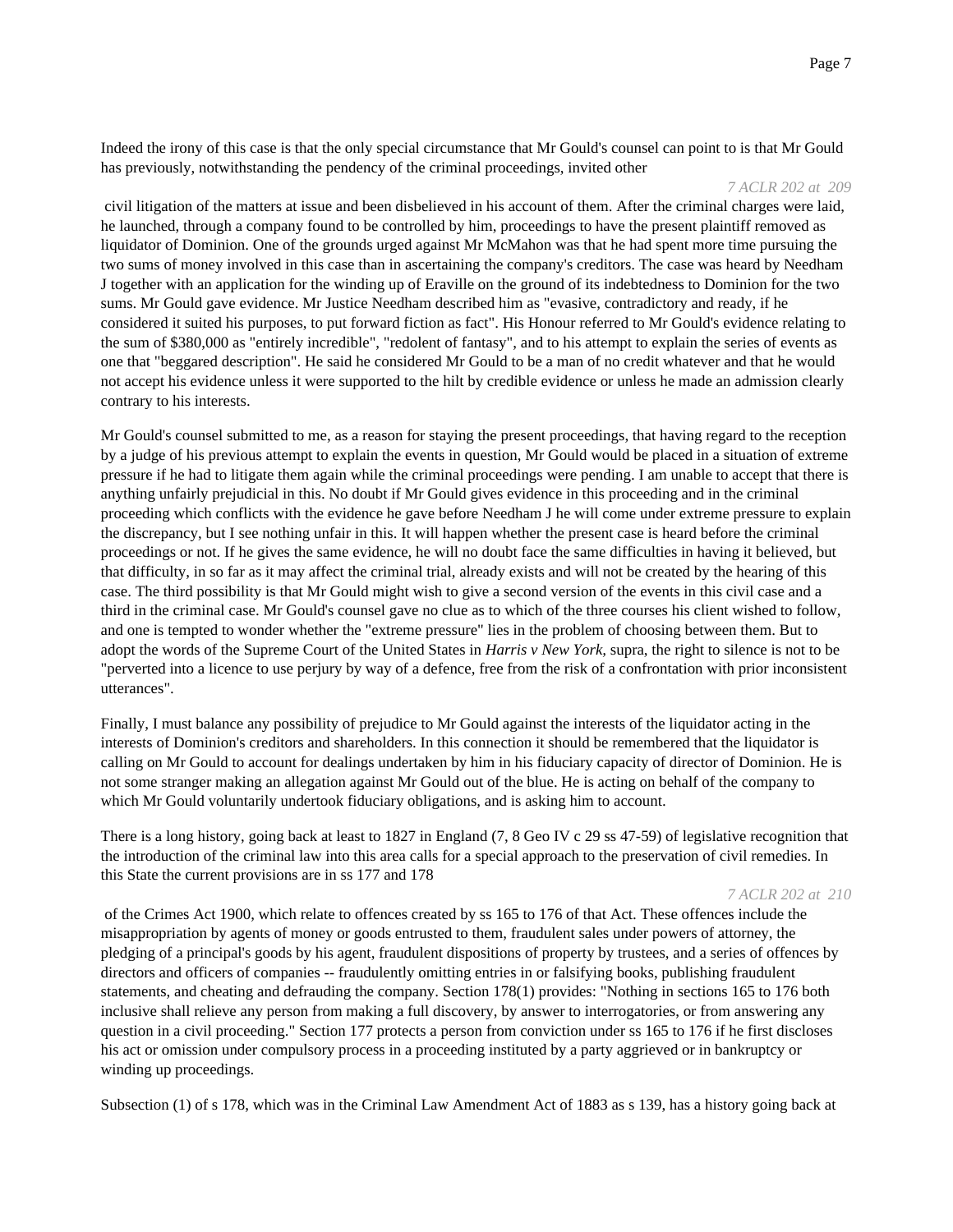least to the English Larceny Act 1861, s 86. When the Criminal Law Revision Committee came in 1966 to review the law in its Eighth Report *Theft and Related Offences* Cmd 2977, it proposed in its draft Bill a clause 27(1) which with minor modifications became s 31 of the Theft Act 1968. Paragraph 200 of the Report is as follows:

Clause 27(1) provides that a party or witness in certain civil proceedings shall not be allowed, in reliance on the usual privilege of non-incrimination, to refuse to answer a question or comply with an order on the ground that to do so might show that he has committed an offence under the Bill; but in compensation it makes the answer or disclosure inadmissible in evidence against him in the event of his being prosecuted for the offence. The civil proceedings referred to are proceedings for the recovery or administration of any property, for the execution of a trust or for an account of property or dealings in property. The policy of this provision and of the corresponding provisions in the present law concerning disclosure of offences under the 1861 and 1916 Acts is that on balance the public interest requires that persons in possession of property on behalf of others should be compelled to give information about their dealings with the property in order to protect the interests of those entitled to it, notwithstanding that this involves departing from the general rule that a witness need not incriminate himself. But it is thought that in return the making of the disclosure should give a measure of protection in respect of criminal proceedings. Disclosure is specially important in the case of small properties, which might disappear if a defalcator could obstruct proceedings for the recovery or administration of the property by standing on his privilege of refusing to disclose his dealings with the property on the ground that disclosure might incriminate him.

In the context of this legislative history and of s 177, I think it is clear that s 178(1) does, as Needham J hypothesised in *Re Saltergate Insurance Co,* supra, at 736 mean that no person who has been charged with an offence under ss 165-176 may decline to answer any question in a civil proceeding based on the facts, the subject of the charge. However, in my view it goes too far to treat this as a legislative indication that the principle expounded in *Jefferson Ltd v Bhetcha* is not to be applicable where such charges are laid. In my view the court retains its discretion to stay proceedings, but in exercising it should have regard to the policy underlying s 178.

*7 ACLR 202 at 211*

Three of the five charges against Mr Gould are under sections to which s 178(1) applies, but it does not apply to the two charges of common law conspiracy which relate to the facts at issue in the present civil proceeding. However, the policy underlying the provisions, and expressed in the Criminal Law Revision Committee's Report, cannot logically be confined to those particular offences. This was recognised in the English Theft Act 1968, s 31 of which applies in respect of any offence under that Act, and in civil "proceedings" for the recovery or administration of any property, for the execution of any trust or for an account of any property or dealings with property. I think it proper to have regard to that policy in this case, and to weigh against the granting of the application the importance in the public interest that persons entrusted with property on behalf of others should be compelled to account without undue delay for their dealings with the property.

In all the circumstances I refuse the stay of proceedings.

Solicitors for the plaintiff: *Blessington Judd & Co*.

Solicitors for the first defendant: *Baker & Hazelwood*.

Solicitors for the second defendant: *Geoffrey D Schrader & Co*.

H H EDNIE BARRISTER